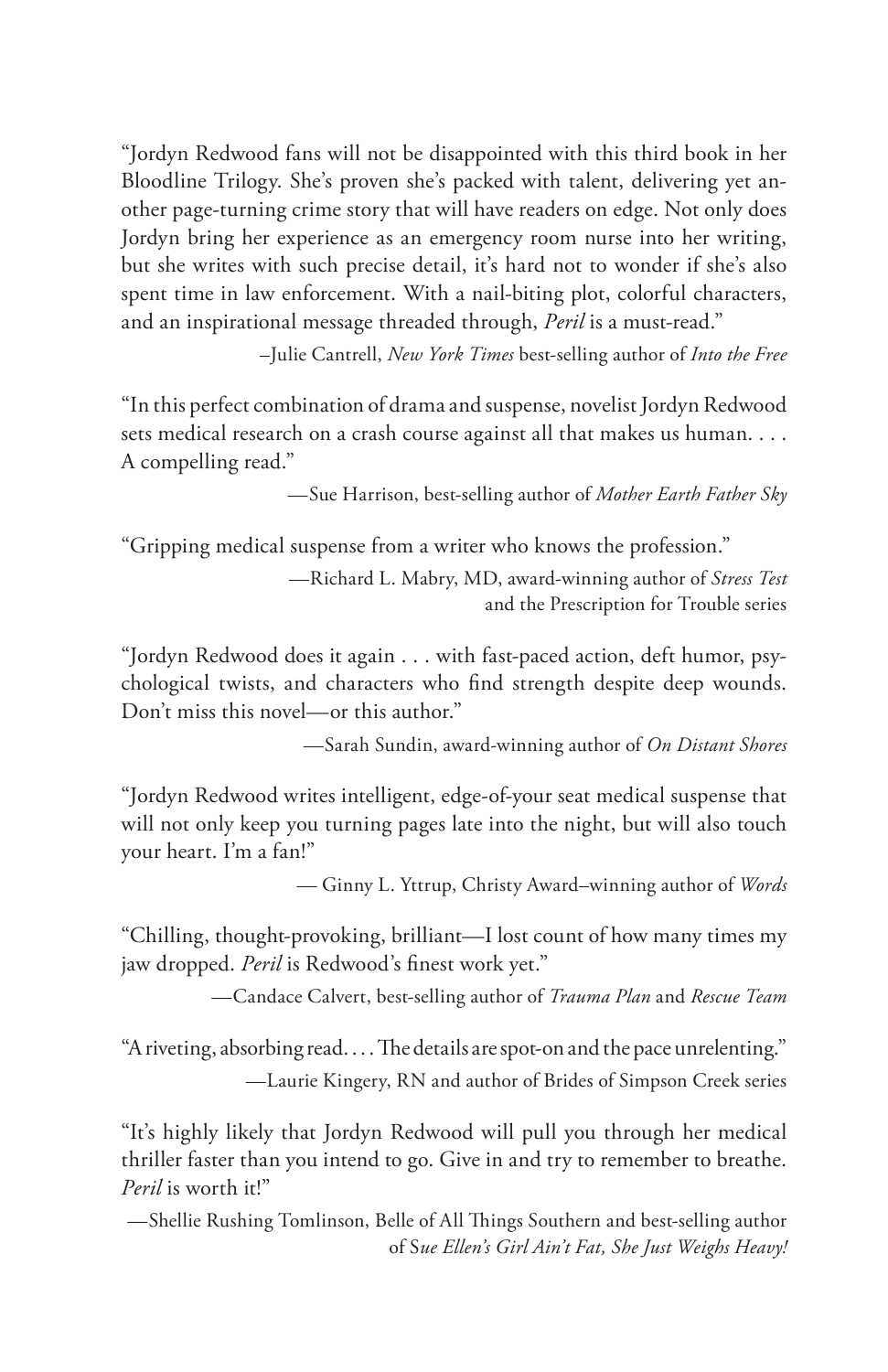"Jordyn Redwood's firsthand medical knowledge and experience as an RN shines brilliantly in her fiction. If you enjoy medical suspense, don't miss reading *Peril*."

—Dianna T. Benson, author of *The Hidden Son*

"An astounding series finale. This meticulously researched, masterfully plotted medical thriller's ethically engaging subject matter and thought-provoking story line pulled my emotions in all directions. . . . Intense."

—Cheryl Wyatt, award-winning author of medical and military romance

"Redwood blends the horrors of today's headlines with the darkest side of cutting edge neuroscience in this fast-paced Christian thriller. Hang on to your heart in this gut-wrenching roller-coaster ride!"

—Jan Dunlap, author of the Bob White Birder Murder Mystery series

"Taut with danger and raw emotion. . . . The tension and suspense don't let up until the very last page."

—Henry McLaughlin, award-winning author of *Journey to Riverbend*

"Leave it to Jordyn Redwood to come up with the most perplexing, thoughtprovoking, and fascinating medical mind-twisters and then to reveal them in a story so compelling that you just can't put it down."

—Erin MacPherson, author of *The Christian Mama's Guide to Having a Baby*

"A white-knuckle ride to the very last page. Razor-sharp writing and trustworthy details make this heart-pumping, insomnia-inducing thriller a keeper."

—Jocelyn Green, award-winning author of the Heroines Behind the Lines series

"It's time to etch Redwood's name where it belongs, in the famed hall of suspense authors who never disappoint. *Peril* is Redwood's conclusion to her trilogy and thus far, the best. I'd tell you to hold on while reading, but sometimes it's better to let it all ride. *Peril* proves that point."

> —Heather James, author of *Unholy Hunger*, the first in the Lure of the Serpent series

"*Peril* lives up to its name in this medical thriller and suspense rife with raw emotion, relatable characters, and heart-stopping moments that will leave you wondering until the very end."

—Kariss Lynch, author of *Shaken*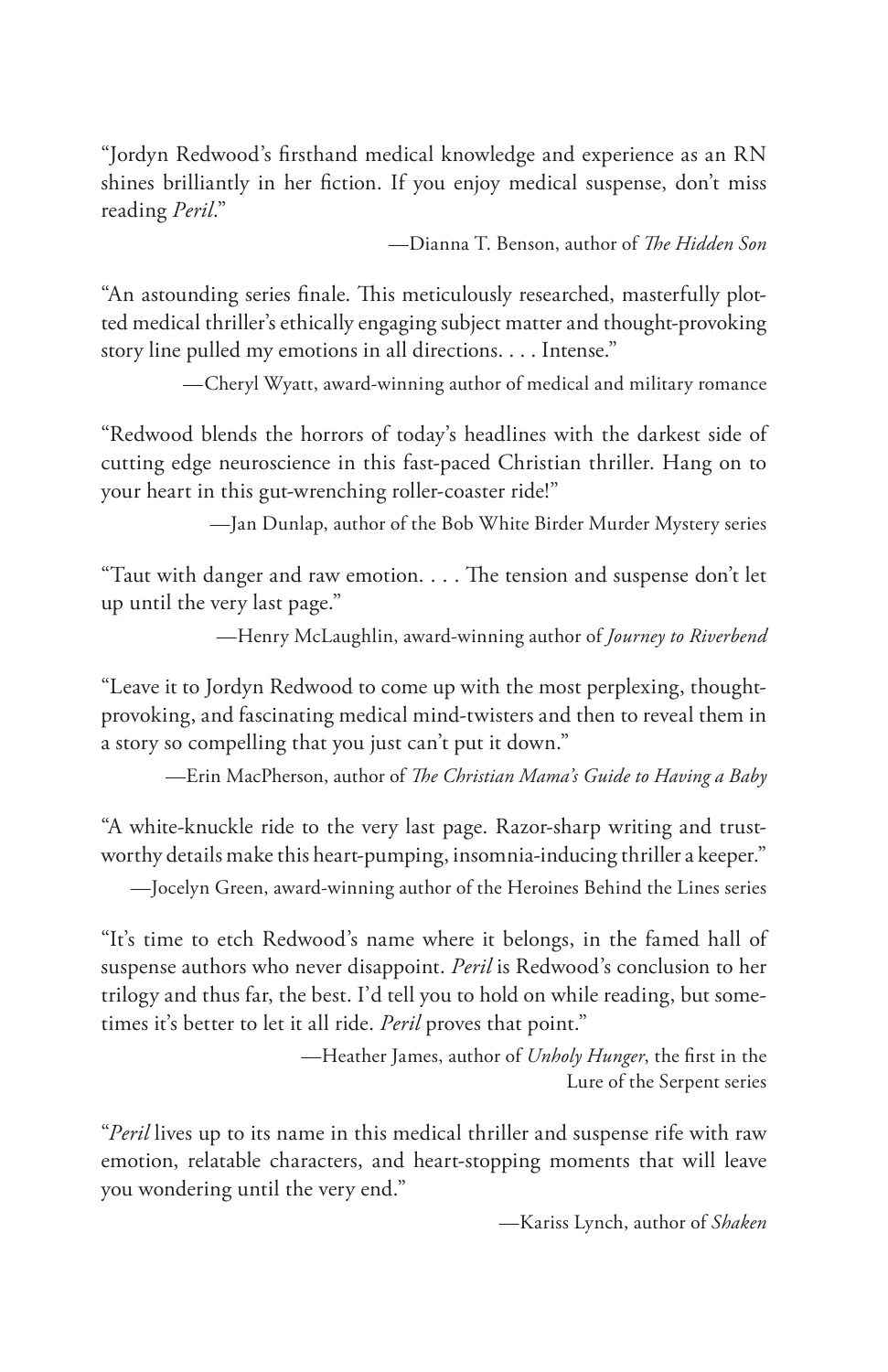# PERIL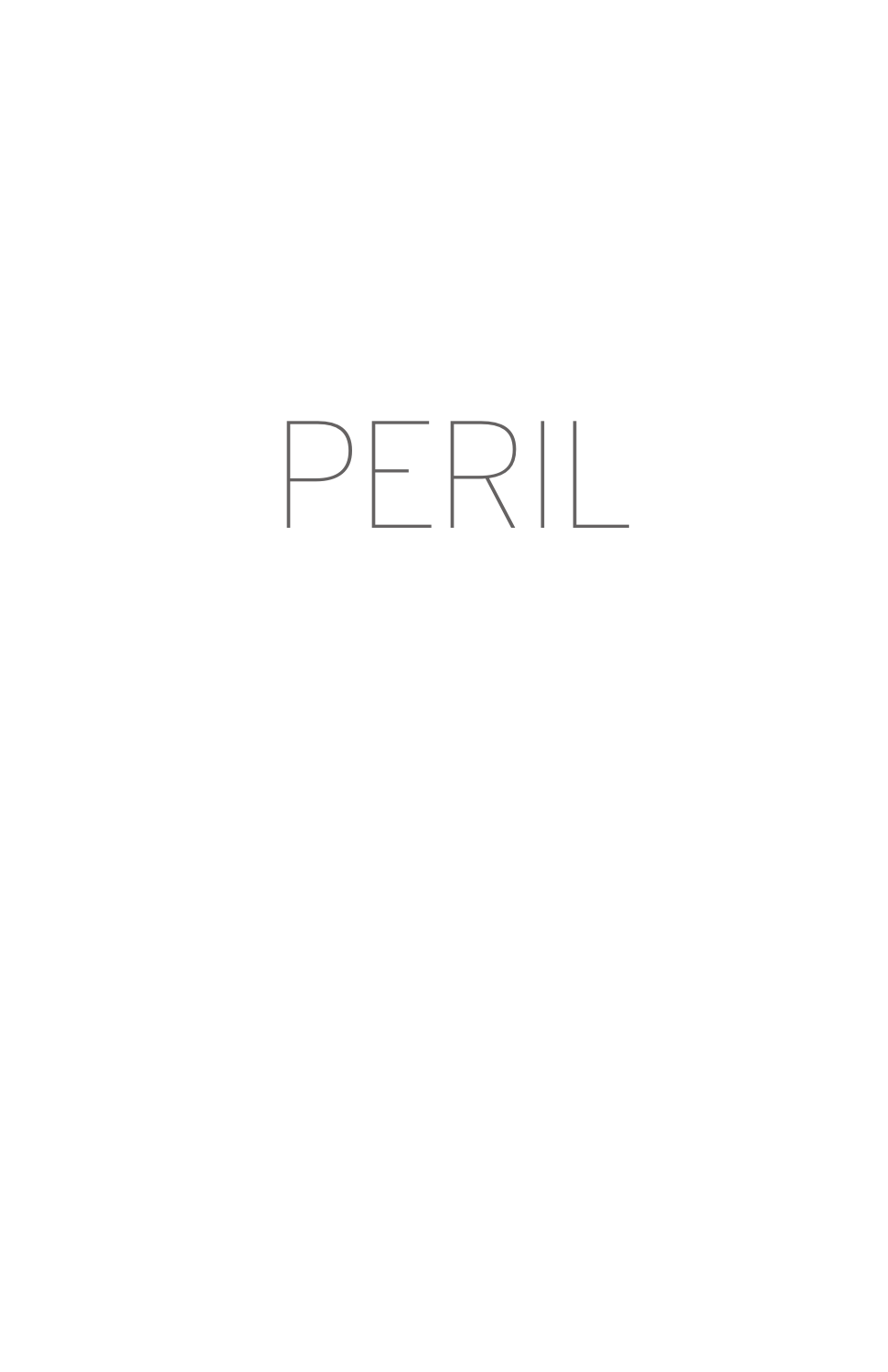*Bloodline Trilogy*

*Proof Poison Peril*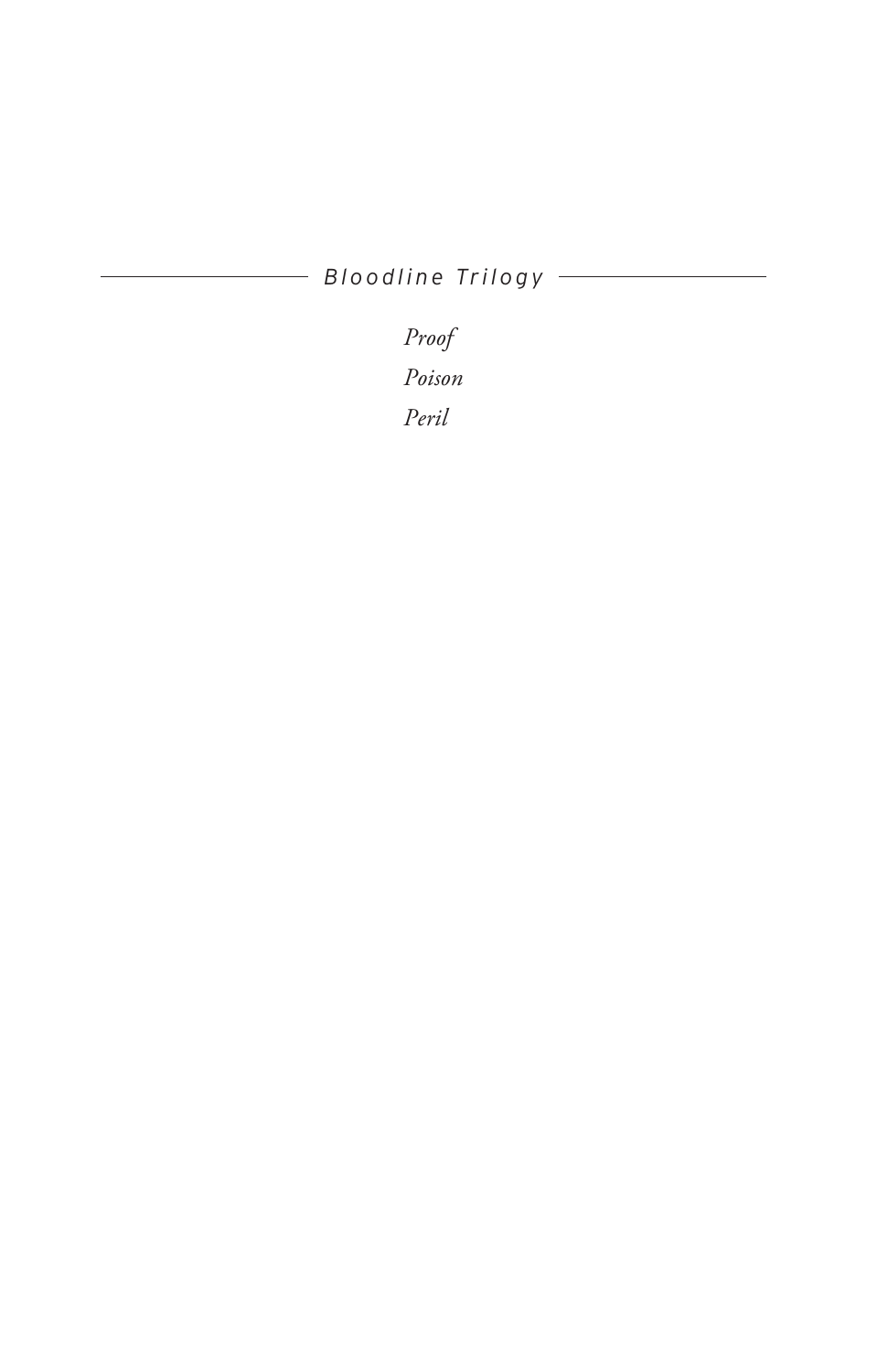*Bloodline Trilogy 3*



*A Novel*

# JORDYN REDWOOD

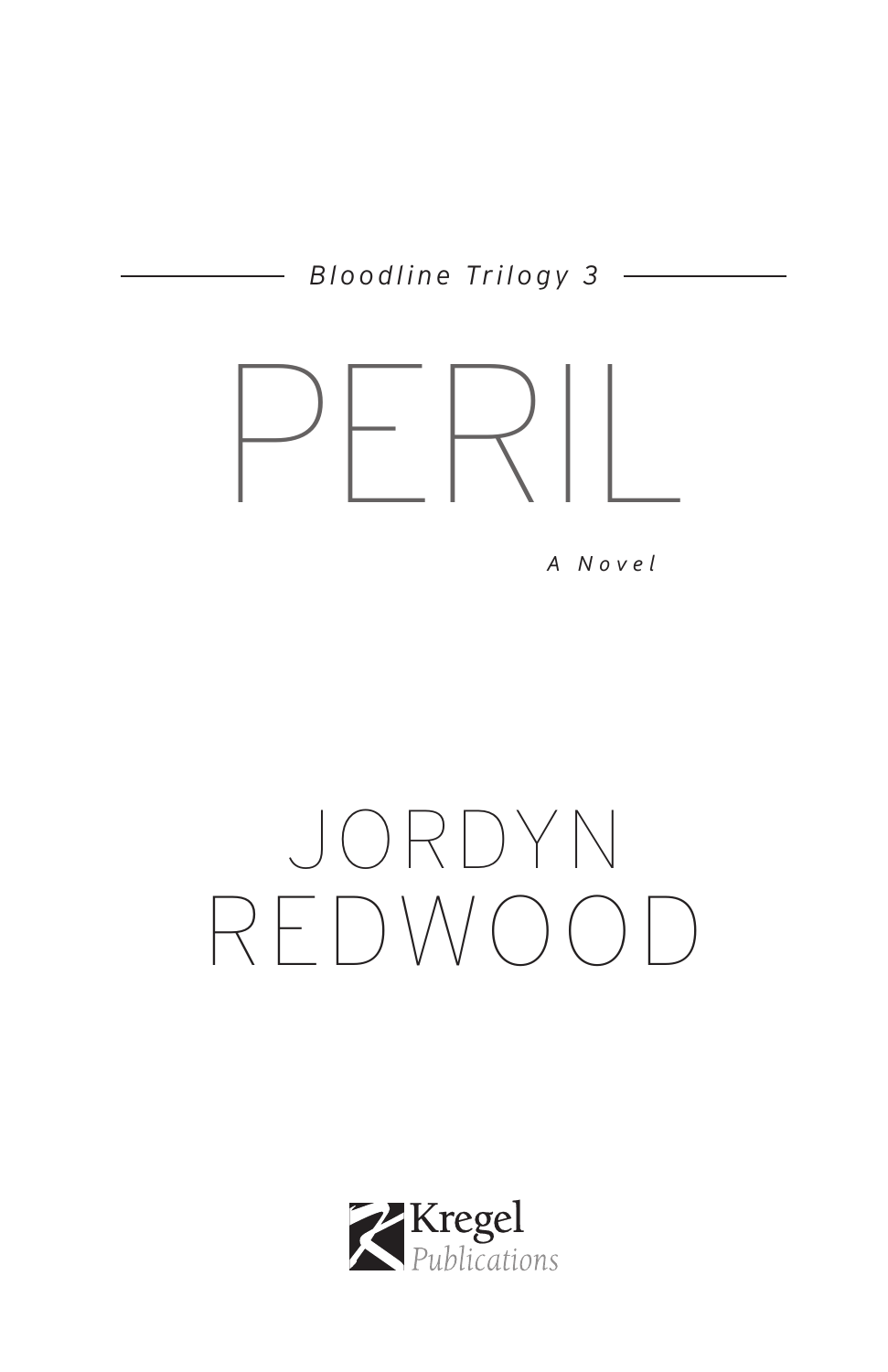*Peril: A Novel* © 2013 by Jordyn Redwood

Published by Kregel Publications, a division of Kregel, Inc., P.O. Box 2607, Grand Rapids, MI 49501.

All rights reserved. No part of this book may be reproduced, stored in a retrieval system, or transmitted in any form or by any means—electronic, mechanical, photocopy, recording, or otherwise—without written permission of the publisher, except for brief quotations in printed reviews.

The persons and events portrayed in this work are the creations of the author, and any resemblance to persons living or dead is purely coincidental.

ISBN 978-0-8254-4213-1

Printed in the United States of America 13 14 15 16 17 / 5 4 3 2 1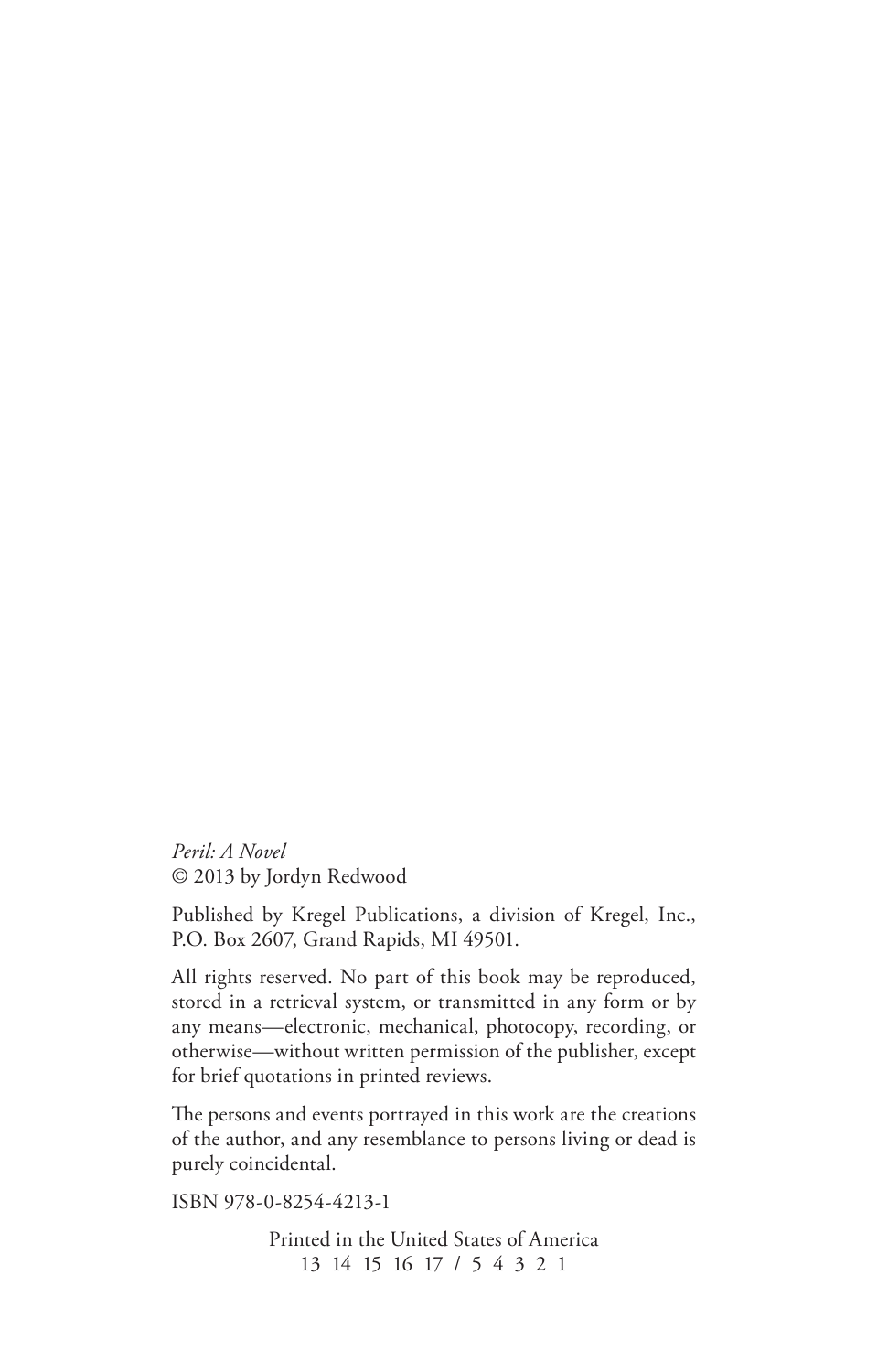For Mom and Dad. Thanks for teaching me that hard work pays off and dreams do come true.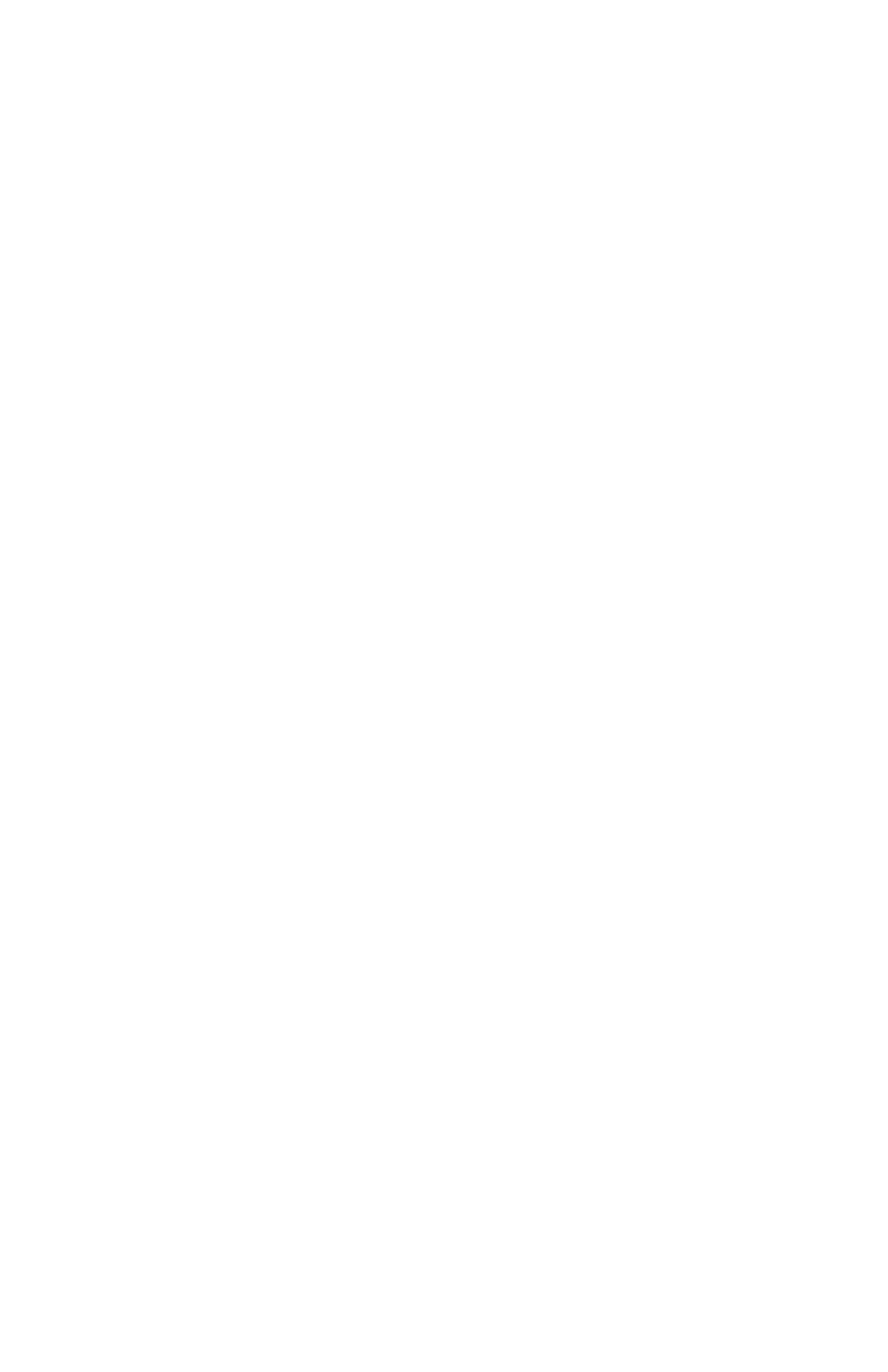## Acknowledgments

There are many people who help complete a novel. Some aren't necessarily involved in the writing and editing process but are very important in keeping the author sane. Thanks to my husband, James, for doing all you can to keep me on track and helping out so much so I can finish my books. Also, Greg Johnson—trusted friend, agent, and mentor—for keeping me back from the cliff's edge, particularly in January 2013.

As always, I do a lot of nonfiction research for my novels and I want to acknowledge those books that played a part in crafting this tale. These books are thought-provoking examples of the possibility of the medical mystery in *Peril*, and I recommend reading them before deciding against the plausibility of the theory. *Mind Wars: Brain Research and National Defense* by Jonathan D. Moreno; *Gianna: Aborted, and Lived to Tell About It* by Jessica Shaver Renshaw; *The Heart's Code* by Paul Pearsall; *The Woman Who Can't Forget* by Jill Price with Bart Davis; and *Unplanned* by Abby Johnson with Cindy Lambert.

To my technical experts: Deputy Sheriff K. Mai for overall police knowledge and Detective S. Tarr for the SWAT scenario. Thank you for your service to our communities.

To my amazing editors: Susan Lohrer, Mike Nappa, and Dawn Anderson. Thank you for the time you've taken in teaching me to be a better author.

To the marketing team at Kregel: Dave Hill, Noelle Pedersen, Adam Ferguson, and Cat Hoort. I appreciate all your work on my behalf, getting word out about the Bloodline Trilogy. Nick Richardson—I get so many compliments on the book covers! Thanks for your creativity.

To my readers: You are the ones who make this journey truly worthwhile. I am honored to write and share stories with you.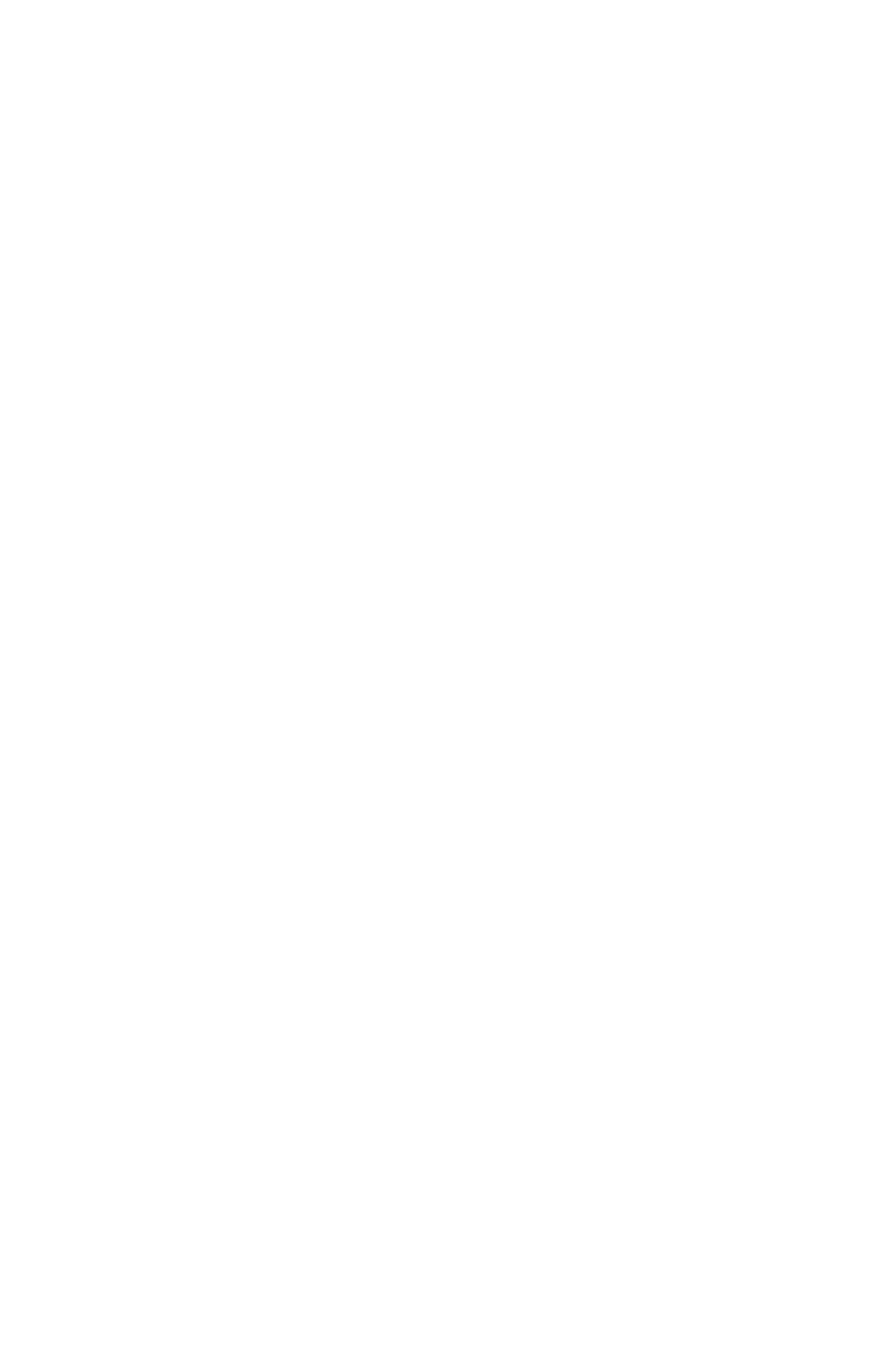## Prologue

HE WAITED AT THE EDGE of the trail for her to pass, hidden in the gap where the underbrush transitioned to a mixed grove of lush aspen and skeletal Rocky Mountain lodgepoles scourged by tiny black insects.

Actually, he considered himself a kindred brother to the scourging pine beetle. Amazing little creatures. It impressed him how something so tiny could topple a stalwart of the forest—something more colossal than it could ever hope to grow. In order to reproduce, the beetle laid its eggs under the bark. When the eggs hatched, the larvae cut off the tree's circulation, consuming it for growth, and severing the life force of the specimen. This life cycle of the beetle served as executioner for the tree.

It mimicked his preferred method of killing.

He smoothed his fingers lightly over his upper arms, tracing the faces of those gone before. Usually, he kept his tiny charges tucked under long sleeves—like children with their heads plunged under bed linens to hide from the boogeyman—safe and protected under his clothing. Why take a trophy when you could have an image of the prize forever imprinted onto your body? Besides, he liked the vibrant color of the ink against the paleness of skin. And the pink burn from sitting days under the sun tracking her added to the sense of hell he had wrought upon their lives.

He eyed the vacant, hairless patch where her picture would be injected. Not one previous victim had shared his own characteristics of blondtipped brown hair and brown eyes.

Until today.

His first tattoo had been a gift to him from a local citizen in a land of unrelenting heat, sand, and wind who thought if he curried favor with a foreign military force it would ensure his freedom. The idea of offering such a beautiful image for hope of liberty stirred something deep inside him. Why give away something tangible to get something intangible? Was the idea of freedom, even in light of certain chaotic governmental transition, of greater value than the safety of the status quo?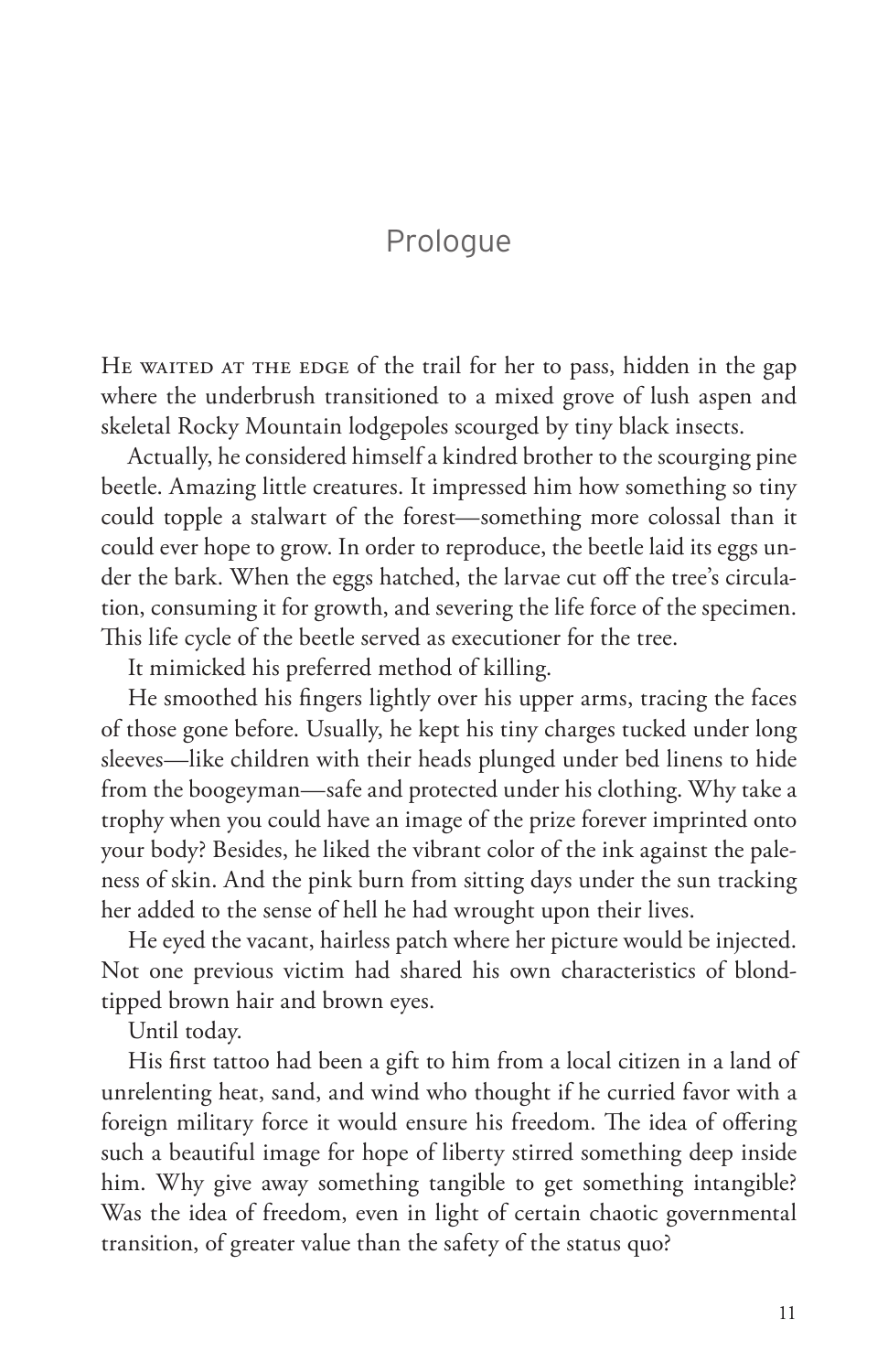Being unhindered.

Wasn't he offering the same with death? Wasn't freeing the spirit from its physical entrapment the ultimate gift?

Yes—he was that generous.

Another perk of his killing—relishing the aftermath of the terror he created. Better than the act was seeing the tearstained faces of relatives as they cried for their children to be found. Television anchors didn't understand how much he cherished these moments and how they were one reason he continued on . . . to have many more of the mindless masses watch.

His ears perked at the soft tapping of running shoes against the path. Routine was every hunter's gift, and she was always generous. She was just rounding the bend, jogging steadily, earbuds in place, hands pulsing down to the beat of the music.

The air was heavy, full of the promise of rain and the odor of recently discharged *eau de skunk*. Even though he sat in the thick of it, right next to a fly-swarmed rabbit carcass, he was comfortable with the cover the stench provided.

One thing he had yet to discover was how his prey sensed it was about to meet the monster it feared lived under its bed. The very shadow that pulled parents from their slumber, groping for flashlights to assuage the blown-up, neuron-fired night creature of their child's imagination.

The world was a dark place. If only parents were smart enough to share what they knew and were constantly reminded of on the news every evening. That going to a movie at midnight could hold just as much risk as going to school, as eating at a pizza parlor, as running alone down a woodland trail. That men waited to hunt young girls who chose this form of enjoyment, by themselves, assured that nothing bad would ever happen to them.

#### *Pride.*

Relying on one's self was always the last nail in the coffin. Pride fueled a false sense of security. It ran against nature's design where things worked better in unison.

Where relationship protected against imprisonment of the spirit.

As his prey grew closer, her body betrayed her subconscious instinct that his sitting amongst the fragrant smell of decay did little to cover the scent of murderous lust that leeched from his pores. Mere feet from his position she stopped cold in the middle of the trail and looked around.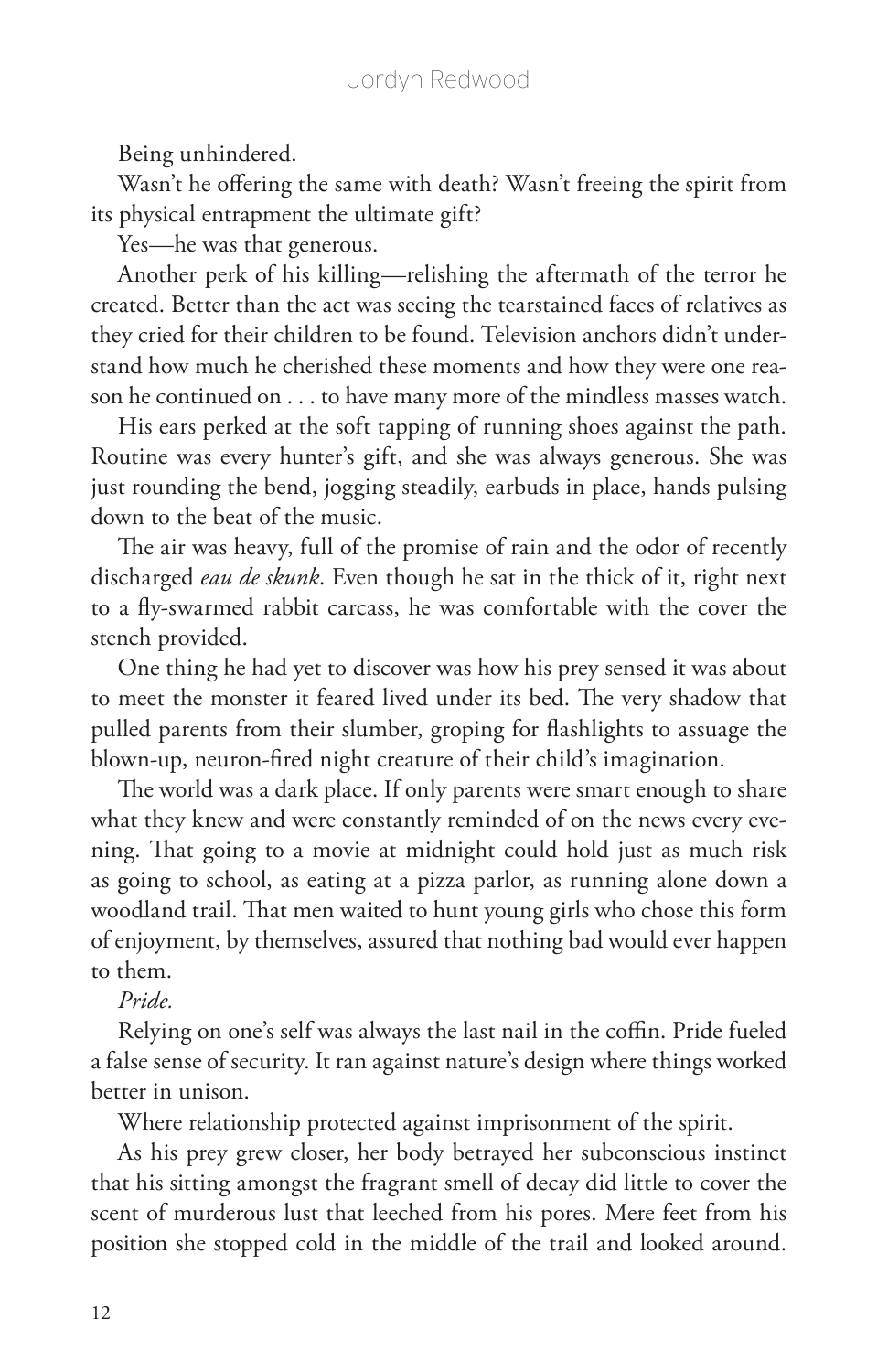#### Peril

She drew her hand up and plucked out one of the earbuds. The tinny sound of music raced through the cool air. A country tune to encourage her feet to keep moving.

Something on the other side of the trail caught her eye, and he followed her gaze to a rabbit racing back into the bushes. Her chest rose as she inhaled deeply; fingering the earpiece back in place, she restarted her pace.

Like a sprinter at the starter's gun, he bolted from his position.

He tackled her, linebacker-style, pushing her into the underbrush on the other side of the trail. The only noises were her breath as it exploded from her chest and the rustle of trees that sounded more like two small animals fighting than a girl about to lose her life.

It always surprised him how little they fought. Purposefully, he rolled her over the ground a few times then stopped, his body pinning hers, his hand clamped tight over her mouth. Wide, pale brown eyes met his. Torn grass and leaves clung to wisps of dark brown hair with blond highlights. She shook her head to communicate what her lips could not and began to pound her fists against his arms. Pink, manicured nails slithered up under his dog tags, grabbed them, and snapped the chain in two as she yanked them off.

*Have to remember to find those when I'm done.*

He repositioned his body so her arms were trapped by his knees, which freed up his other hand to place his index fingers over his lips.

Her forehead scrunched. The unspoken promise of his mannerism increased the doubt in her eyes. The finger from his lips dropped to her neck, and he felt her pulse race unfettered under his fingers at her carotid artery. With his thumb, he found the echo of it on the other side.

Many did not understand how the act of strangulation killed. It was never about the airway but about choking off the blood supply to the brain. Just as the pine beetle larvae suffocated and starved the tree by consuming the very thing that ensured its life.

He grew lightheaded as he pressed his hand tight over her neck, the muscles in his arms bulging as they contracted under his desire. If he could apply even, tight pressure for just a few minutes, she would pass out, and the remainder of his liberating acts could be realized. Like a cat toying with a hatchling fallen from a tree.

His prey began to buck and twist her pelvis in an attempt to throw him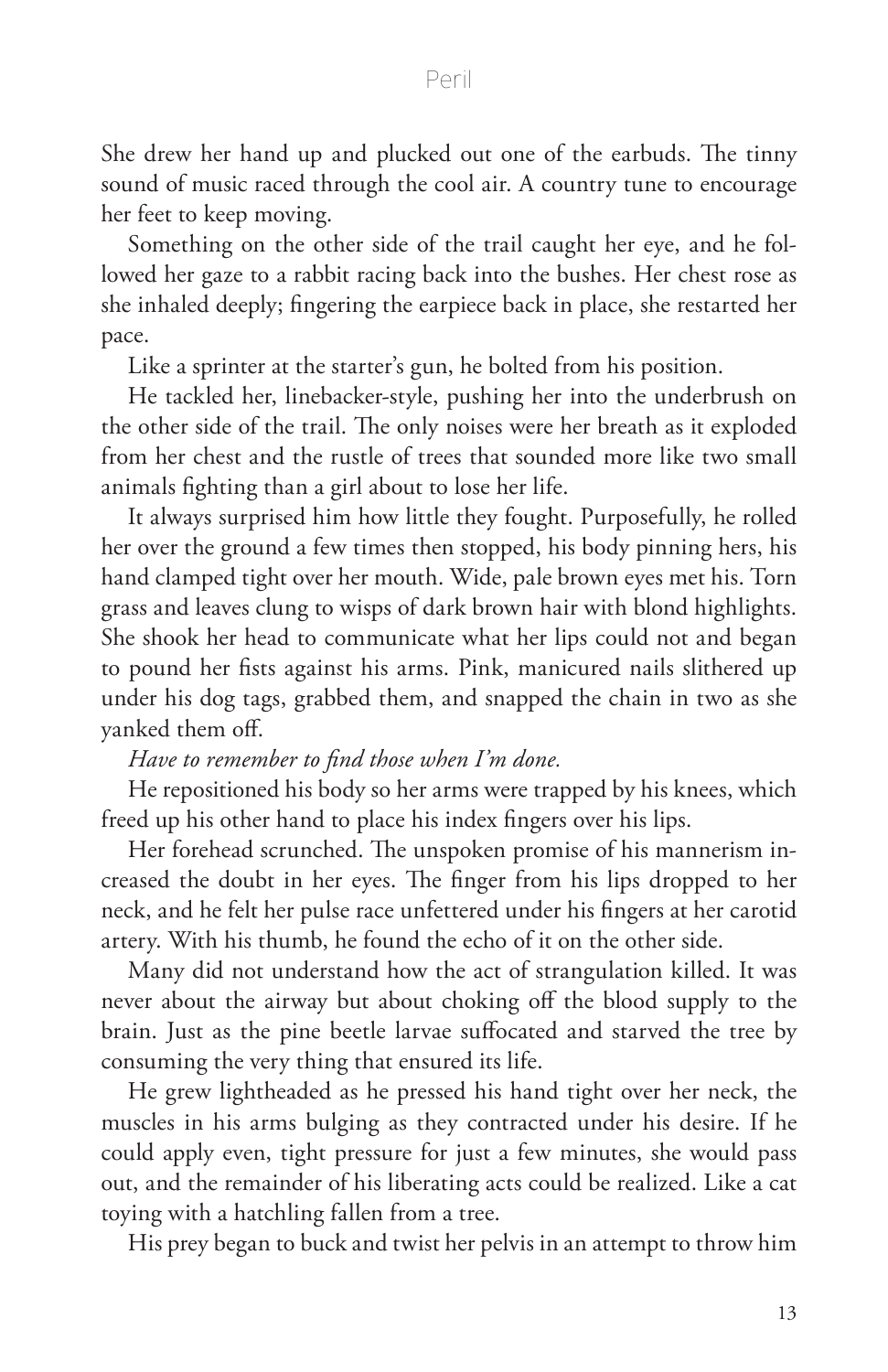off, but his weight surpassed hers by over one hundred pounds, and he merely smiled as the increased exertion would hasten what he ultimately planned.

She screamed through muffled lips and attempted to bare her teeth under his fingers.

He squeezed harder, pushing the mass of his upper body into the hold.

Her eyelids fluttered as her body attempted any maneuver to stay the coming darkness. Slowly, her tense muscles grew lax and her hands flopped into the dry pine needles.

He waited until her breath slowed and then stopped. This phase took several more minutes. As he released her neck from his grip, his peripheral vision caught something on the trail.

His leather wallet lay in the middle of the path like a beacon of light to any law enforcement officer who discovered the body. He would have left it where it was until he finished had he not heard voices and footfalls coming up the path. He could see their faces over his shoulder as they came around the curve.

Pushing himself off the body, he raced back over the trail and grabbed the wallet mid-stride before crashing through the brush on the other side. Just as he feared, the voices stopped. Then they began to question one another.

"Did you hear that?" *An older male.*

"You don't think it was a bear, do you?"

*A scared, younger female*. *A possible next victim?*

He shook his head against the urgency for killing that filled his mind. He turned and kneeled in the grass.

"I doubt it."

"You know there was just a sighting not far from here."

"Don't worry." A faint pat of flesh against something solid. "You know I always come prepared."

"I don't know if it's wise for the group of Boy Scouts just behind us to see you carrying a weapon."

*Great. An armed, concerned male and a peace-loving, griping female.* 

Exactly one of the reasons he enjoyed his hobby. Definitely not something that would work in his favor. He was ready to get up and hightail it out of there when he saw his victim's pale hand stretched from the underbrush. He hadn't rolled her far enough, and the ashen extremity was easily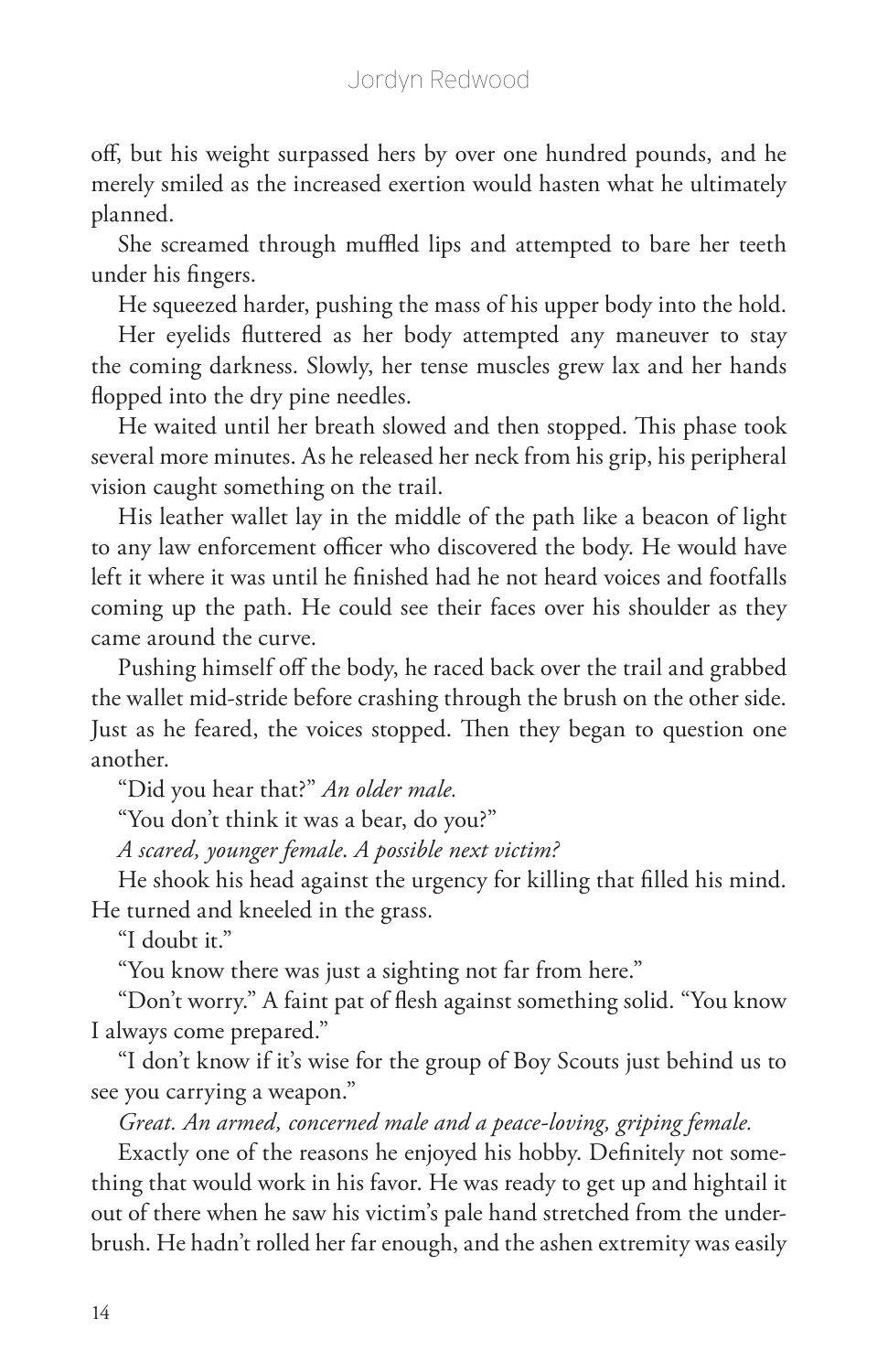#### Peril

seen against the dark green and brown of the forest floor. On the path, something had slipped from his wallet. A piece of paper. For the first time in a long time, he felt dread course through his veins.

Quickly, he flipped open the worn black leather. The essentials were present. Driver's license. Credit cards.

Was it something that could identify him?

As he backed farther into the trees, his vision obscured, his worst fear realized.

"Hey, what's that?" the woman asked.

"What?" her male companion answered.

"Don't you see it?"

"That's not a hand . . . is it?"

Quickened footfalls.

"Is she alive?"

He quietly turned and walked away.

"She's warm. I'm starting CPR. Call 911."

And he heard the rustle of her body being dragged from its cover.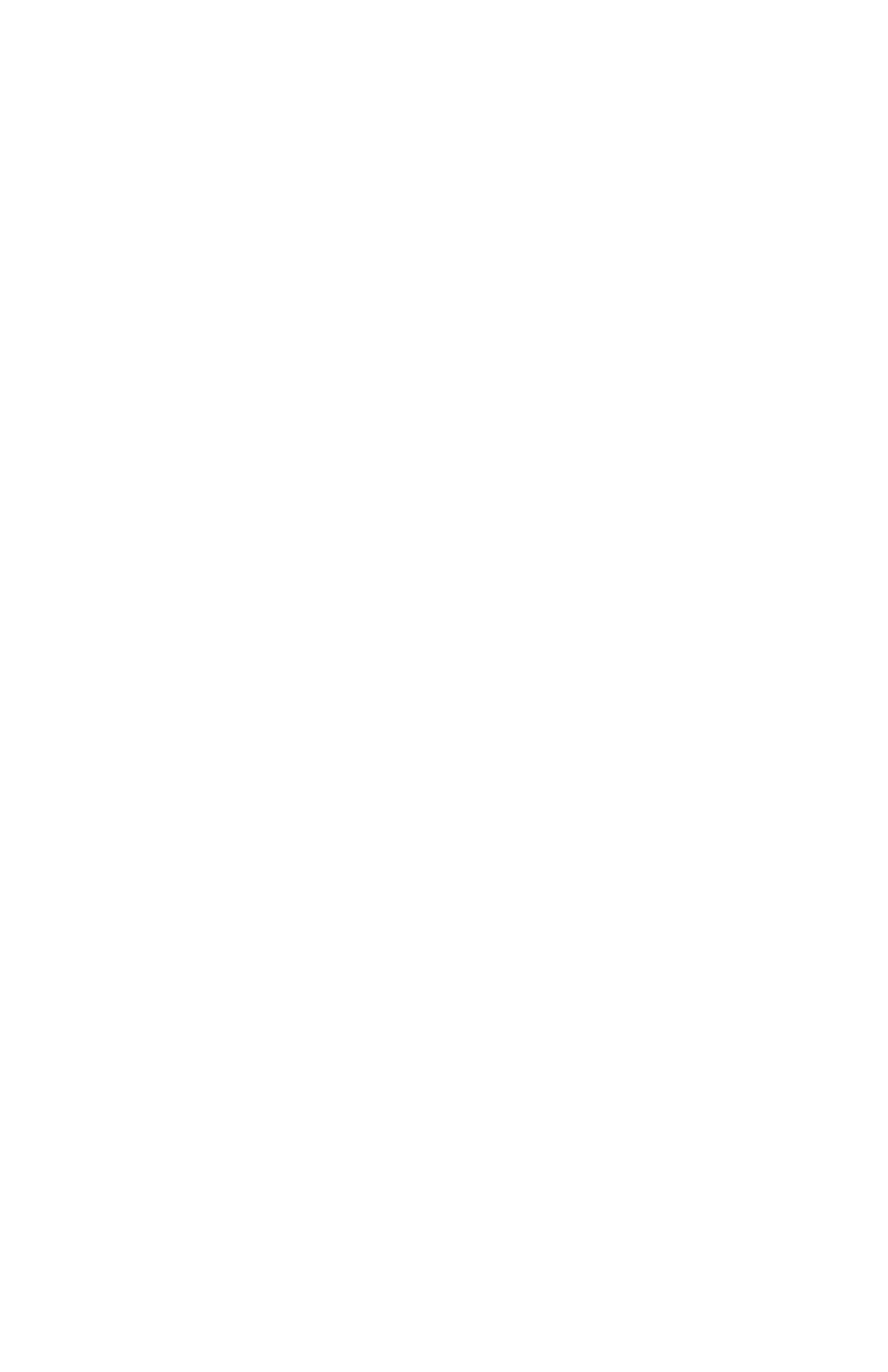# Chapter 1

*Morning, Monday, June 11*

THE ER CREW BURST INTO the pediatric intensive care unit like a Civil War battalion trying to crash through enemy lines.

One nurse was on the gurney giving compressions. Two others propelled the bed while trying to maintain the upright position of IV poles that resembled a mechanical Christmas tree of syringe pumps pushing lifesaving medications into the patient.

Morgan Adams stood from her chair at the nurses' station and motioned to Eric Gregory, one of her coworkers. "Clear out bedspace six."

*Why is it the one day I need to leave work early the PICU falls apart like a sand castle crushed under the rising tide?*

They'd been alerted that this admission was coming. What they hadn't been expecting was that the fourteen-year-old girl would be coding when she entered the unit. It was too difficult to move a patient during a code onto the bed that awaited her. Better to shove the ER gurney into an empty space and continue what needed to be done to save the girl's life.

In the wake of the ER crew, there appeared to be a police detective, accompanied by a uniformed officer.

*Definitely not getting off work early today*.

Morgan turned to Lucy, another of her nursing cohorts. She was a woman whose skin tone was just a shade lighter than her dark brown eyes, and whose Jamaican accent worked like intravenous valium to scared children.

"Lucy," she said, "page Dr. Ayer. Eric—"

"I know." Eric said. "The code cart."

Morgan neared the patient as the ER gurney braked in position. "What happened?"

An ER nurse dressed in navy blue scrubs eyed her. "Her heart rate dropped into the twenties on the elevator."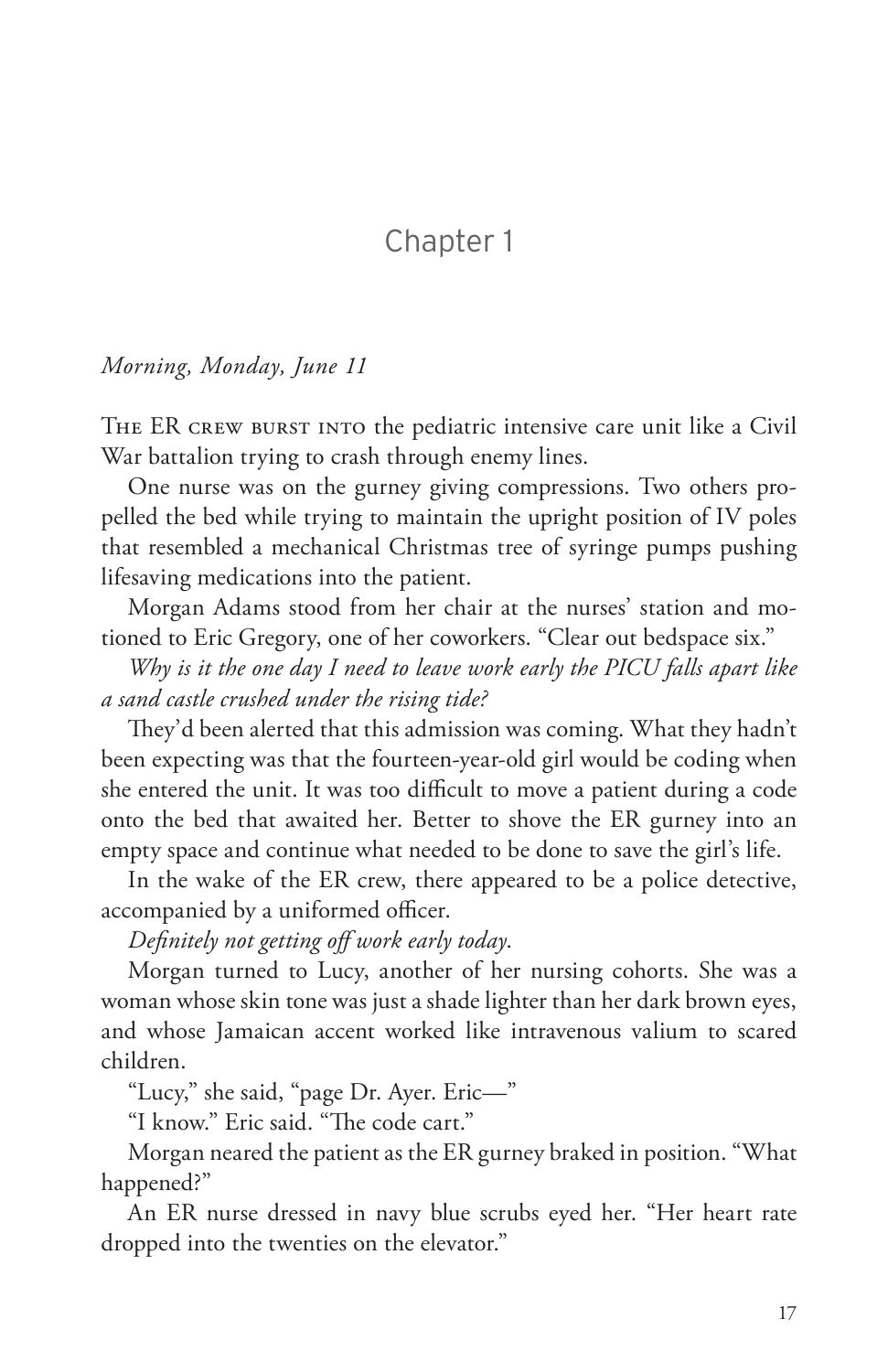Morgan slid two fingers under the C-collar to the young girl's neck to see if she could feel the carotid pulse. The open windows of the plastic revealed blotchy, angry patches of red and blue on each side of the neck.

*That's unusual. The normal method of strangulation leaves circular ligature marks.* 

Faint petechial bruises, caused from capillaries rupturing under pressure, dotted the girl's face like freckles.

*Except these aren't innocent sun-induced skin blemishes of her youth*.

Under her fingertips, Morgan sensed the pulsatile flow of blood rushing by. "Pulse present with compressions. Let's pause to see if CPR helped her out any."

The nurse stopped. Morgan eyed the transport monitor, noting the still too-slow rhythm. The rate persisted in the twenties—a slow, faint echo of the heartbeat.

She withdrew her hand and turned to pop the lock on the code cart. "All right, continue compressions. Let's get a CPR board underneath her. Eric—"

The young man's dirty blond hair dropped over his hazel eyes as he pulled open the top drawer that housed the emergency medications. "I'll get the epi and atropine ready. Do we have a weight?"

"We're going by fifty kilos," the other ER nurse stated.

From the door, Morgan caught sight of a couple she guessed to be midthirties, holding on to one another.

*The parents*. *And everything the medical team says is in earshot*.

She looked Eric's direction. "After you get those meds ready, let's page the chaplain, too."

Morgan drew her eyes away from the couple and settled them on her young charge in the middle of the bed. A nurse at the teen's chest rocked up and down to stave off the grim reaper. The girl's brown hair flickered with chunky blond highlights.

*The only part of her with color other than the bruising around her neck*.

Many nurses thought they could understand the outright terror this girl's parents were feeling at the possibility of losing their child. She doubted they could. Morgan had lived through the death of her infant daughter, and she prayed silently for the coming darkness to stop.

*There've been too many deaths. Am I even living?*

Morgan grabbed a penlight from her pocket and pulled up the girl's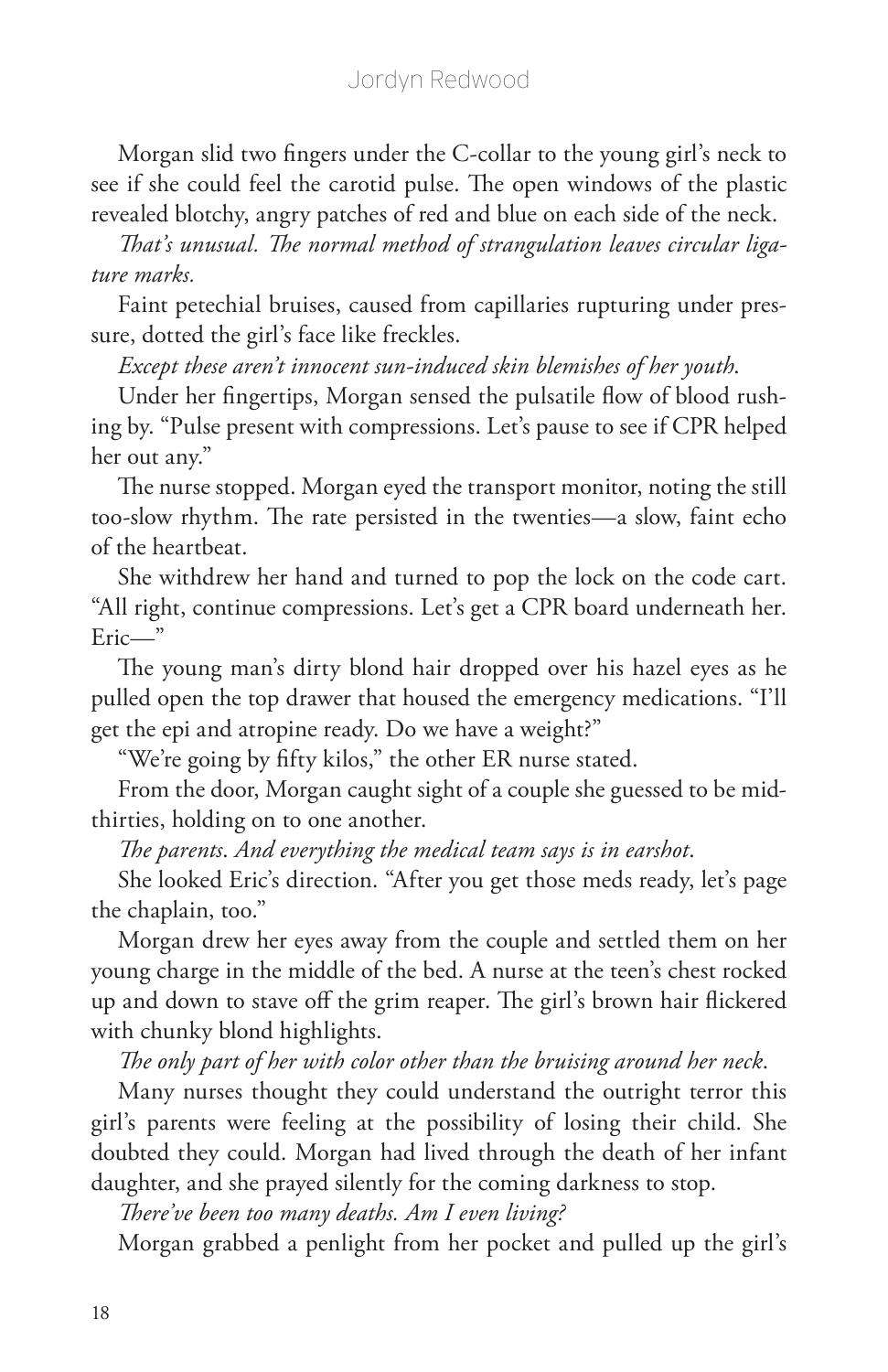#### Peril

eyelids. A ring of light brown and dilated black pupils stared vacantly back. She placed the light back into her scrubs and then tucked her blond curls behind her ears.

"Pupils are sluggish. Now, all we need is a—"

Dr. Ayer rushed through the doors. "Is this Zoe Martin? What the hell happened? I thought she was stable in the ER."

The ER nurse rolled her eyes. "She was."

There was always contention between units. Generally, all staff disliked who they received patients from and who they had to admit patients to. The ER hated EMS—particularly when they continued to bring patients despite notices for diversion. The ER hated the ICU—particularly when they had open beds but refused to take patients because they didn't have enough staff to care for the children. The PICU hated the ER—particularly when they brought an unstable patient through the doors.

Ayer yanked his lab coat straight. "Well? Can anyone here offer any insight as to why she's currently coding?"

Morgan eyed the ER nurse and gave her a friendly smile. There was nothing like being in the middle of a critical situation and having a doctor snidely question treatment. Ayer wasn't known for having a soft and fluffy side.

"She dropped her heart rate on the way up here."

"Stop compressions. Let's see what we have," Ayer ordered.

The nurse raised her hands in the air like someone held at gunpoint. Ayer had a gift of making the most seasoned nurses feel incompetent by the constant scowl on his face. The residents hated rounding with him.

He nodded after examining the rhythm. "Is there a pulse present?"

The nurse with the raised hands reached down to check. "Yes, still has a pulse."

Ayer circled a pointed index finger back at the patient. "Resume compressions." He eyed Eric with the ready syringe of epinephrine. "You weren't going to administer that without a doctor's order, were you?"

Eric shook his head. "No, sir."

"Because that would be outside your scope of practice. Looking to get fired after being here only a few short months?"

"Absolutely not, sir."

Morgan clenched her hands at her sides.

*Why did he insist on doing this now? A Napoleon complex?*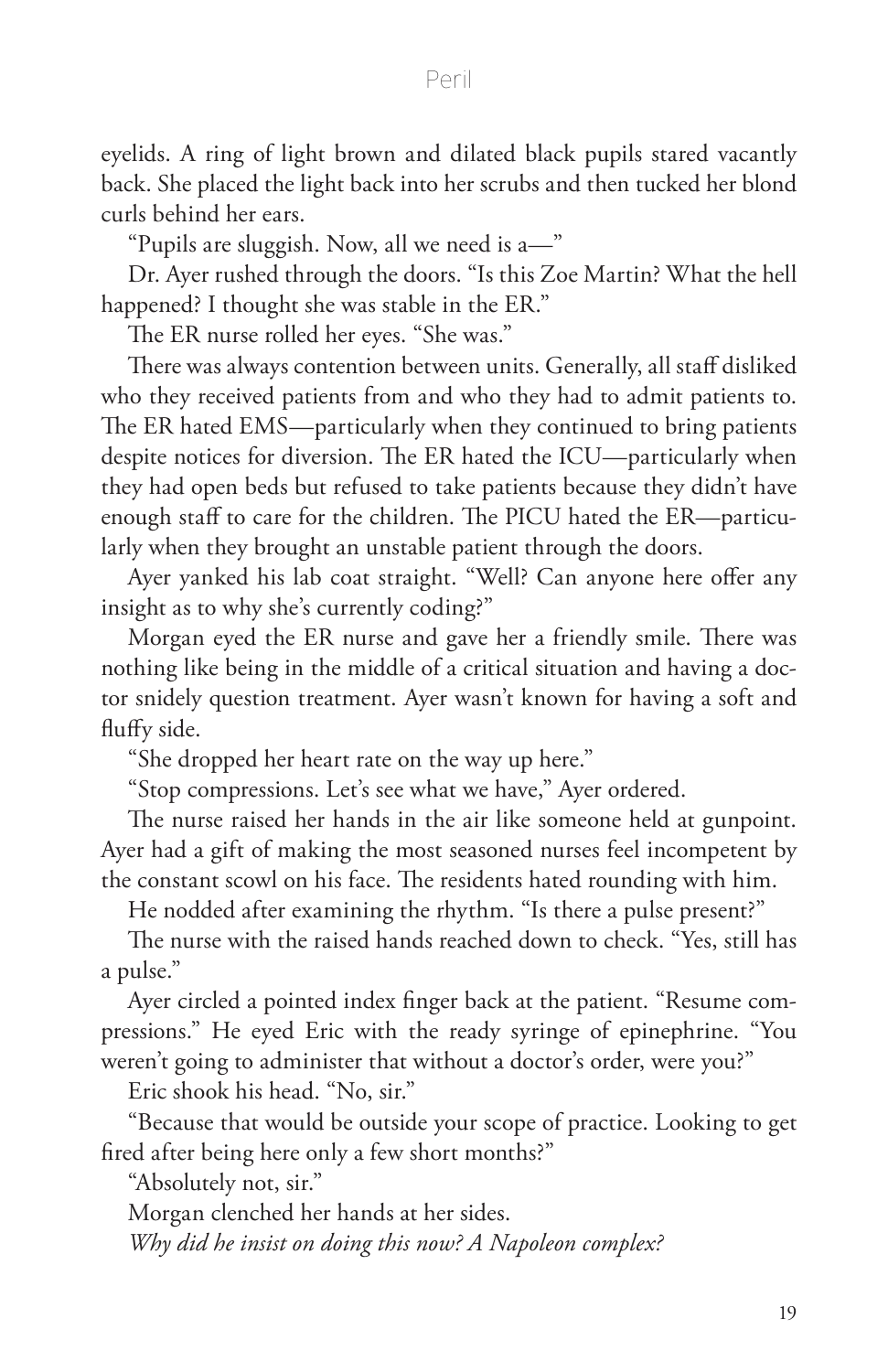A good ICU nurse always anticipated what the patient needed so it was ready as soon as the doctor asked for it. How would Eric feel during the next code? Would he wait to draw up the med until it was ordered, delaying lifesaving treatment for the patient because of today's public chastising?

"Let's get her loaded with epi," Ayer ordered.

Eric approached the bedside and began tracing the line from the main IV bag down to the patient's hand, where he injected the drug.

Ayer cleared his throat and rocked onto his heels, which generally meant he was gearing up for an academic lecture. Even in the absence of a resident to enjoy the lesson, Ayer couldn't help but test those around him with his wealth of knowledge and their lack thereof.

"This patient presented to the ER as the presumed victim of strangulation, correct, Morgan?"

Morgan's heart thundered in her chest.

*Can I not have one free moment to stabilize a patient without getting lectured?*

 Then again, Ayer had two full minutes to torture them before the next decision could be made regarding the patient's treatment.

"Yes," she answered.

"Anyone know her downtime?" Ayers asked.

Another ER nurse shook her head. "We can only guess. She was found by a couple and a group of Boy Scouts. They state they saw a man running off. She didn't have a pulse when they found her, but they felt that they had interrupted the attack so attempted to save her life."

Ayer's eyes narrowed. "My report from the ER doc stated she did have a pulse when she hit the ER."

"Yes, sir. She did," another ER nurse affirmed.

"So our fine, trusty citizens saved her life enough to put her in a vegetative state for the remainder of it. Morgan, what do you think our overall problem is?"

Morgan's vision hazed. An iron fist of grief constricted her heart. The team continued to do compressions. In the emergency department, they'd already intubated and the ER respiratory therapist now provided the necessary ventilations.

*Why today of all days? Another child dying, exactly one month after my daughter's death. Is nothing sacred, God? Please spare me from having to witness another parent's grief. Please.*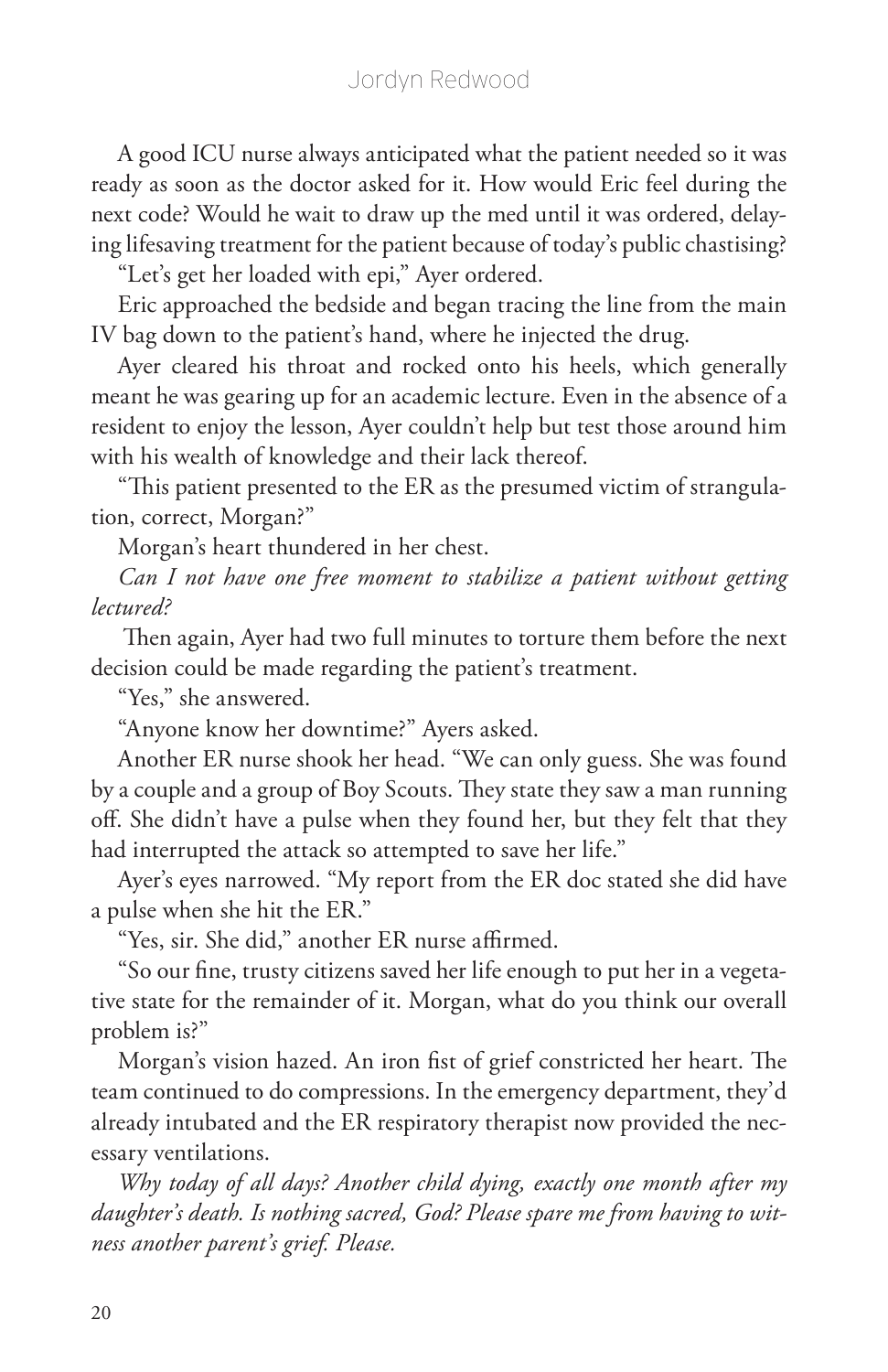"I'll go make that call for the chaplain." Eric handed her three syringes—one more epinephrine, one atropine, and a syringe full of flush solution. Both meds were designed to help increase the heart rate.

Normally PICU staff wouldn't prohibit parents from watching them code their child. It often helped provide closure for families if they could see every effort made to save their loved one's life. However, in Morgan's experience, it was most beneficial when another person separate from the medical staff could explain what was happening at the bedside.

Most units overhead-paged their code events, which prompted the inhouse chaplain's response. However, a couple of units managed their own codes without paging overhead—the ICUs being some of those units.

"Morgan!" Ayer shouted.

She jumped. A headache brewed behind her eyes, and she gritted her teeth against Ayer's insolence. Her mind offered many words she refused to say out loud.

Ayer took a step away from her. Still, her glare wasn't enough for him to fly off his perch and abandon the point he wanted to make.

His superiority over everyone else.

He glowered at her. "What is Zoe's problem? Why is she trying to die today?"

*Besides the man who held his thumbs over her neck to deprive her brain of oxygen?*

Morgan placed her heels together, shoulders straight, before she fired the heavy iron ball directly into Ayer's head.

Lowering her voice, she said, "Dr. Ayer. Zoe is likely suffering from the onset of rapidly progressing cerebral edema caused from the anoxic injury at the hands of her attacker. This is why her heartbeat is slow. She is exhibiting Cushing's triad, which is high blood pressure, widened pulse pressure, and bradycardia. This signals that her brain no longer is in its happy place and is at risk of being shoved into her spinal cord and therefore complicating her situation further, as it could lead to brain death. I would suggest that we load the patient with mannitol to combat the swelling in hopes that pulling off extra fluid will reduce the pressure. And if it is her brain causing the slow pulse, it should respond by increasing. Can I draw that medication up for you, doctor?"

*Don't. Mess. With. Me.*

Morgan fought the urge to keep her fingers from snapping in his face.